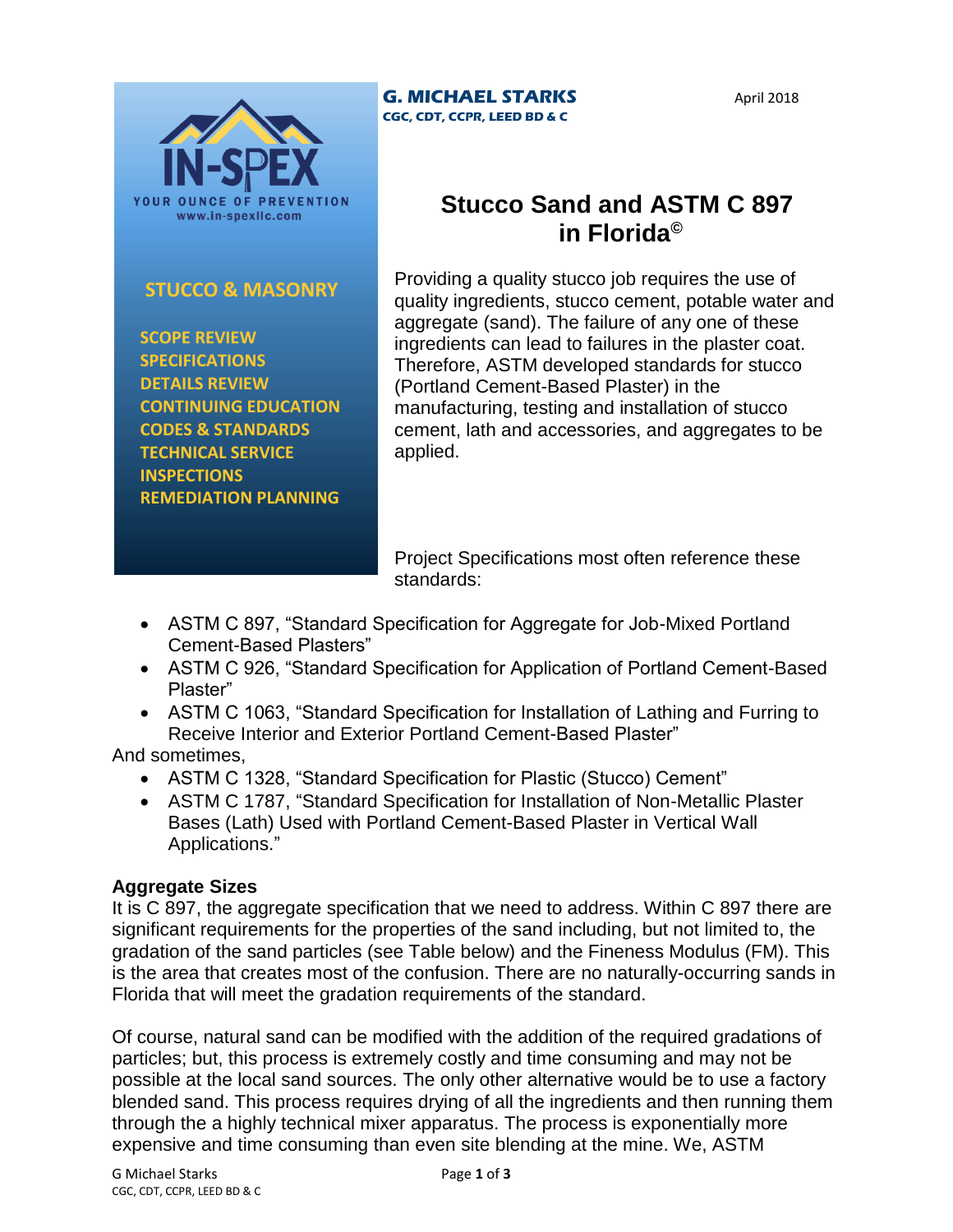Committee members, have addressed this problem in C 926 to allow for cases (like in Florida) where meeting the gradation requirements is not practicable. Section 5.4.1 of the application standard, ASTM C 926 states, as follows:

4.4.1 *Sand for Base Coats* – Specification C 897. Aggregates failing to meet the gradation limits in Specification C 897 shall be permitted to be used, provided the plaster made with this sand has an acceptable demonstrated performance record in similar construction and climate conditions.

Additionally, ASTM C 897 addresses the question similarly in Section 6.1.3:

6.1.3 Aggregates failing to meet only the gradation limits of this specification shall be permitted to be used, provided the supplier furnishes satisfactory documentation to the specifier that the plaster made with the aggregate has an acceptable demonstrated performance record.

The local sand source should be able to provide you with a letter certifying this performance criteria.

| <b>ASTM C897 Requirements and Selected Source Samples</b> |                  |           |          |                |          |          |          |
|-----------------------------------------------------------|------------------|-----------|----------|----------------|----------|----------|----------|
|                                                           |                  |           |          |                |          |          |          |
| <b>ASTM C897 Stucco Sand</b>                              |                  |           | Source A | Source B       | Source C | Source D | Source E |
|                                                           |                  | Required  |          |                |          |          |          |
| <b>Sieve</b>                                              | Sieve            | %         | $\%$     | %              | %        | %        | %        |
| #                                                         | (mm)             | Retained  | Retained | Retained       | Retained | Retained | Retained |
| 4                                                         | 4.75             | 0         | 0.1      | 0              | 0        | 0        | 0        |
| 8                                                         | 2.36             | $0 - 10$  | 0.8      | $\overline{0}$ | 0        | 0        | 0.02     |
| 16                                                        | 1.18             | $10 - 40$ | 1.8      | 0.8            | 0.2      | O        | 0.67     |
| 30                                                        | $600 \mu m$      | $30 - 65$ | 2.2      | 6.0            | 2.0      | 0.1      | 5.42     |
| 50                                                        | 300 <sub>µ</sub> | 70-90     | 3.0      | 39.9           | 30.5     | 11.7     | 35.48    |
| 100                                                       | $150 \mu m$      | 95-100    | 42.6     | 93.6           | 80.6     | 83.5     | 94.74    |
| 200                                                       | 75µm             | 97-100    | 83.8     | 98.8           | 100      | 98.8     | 99.77    |
| $2.05 -$<br><b>Fineness</b>                               |                  |           |          |                |          |          |          |
| <b>Modulus</b>                                            |                  | 3.05      | .51      | 1.4            | 1.13     | 0.95     | 1.36     |

 $\bullet$  Red = Out of tolerance

#### **Mixing Concerns**

Tables 2 and 3 of ASTM C 926 currently include 7 different base coat plaster mixes and 6 mixes for finish coats; all described by the blend of cementitious ingredients included. The tables go on to state that allowable aggregate volume per sum of the volumes of cementitious material (in Florida, we mostly use Stucco Cement, Type P or FP in the respective Tables). It is important to note, however, that regardless of the type used, the relative volume of aggregate has the same range:  $2\frac{1}{2}$  to 4 parts aggregate for scratch coats, 3 to 5 for brown coats and  $1\frac{1}{2}$  - 3 for finish coats. Looking more closely reveals that there is a common element in the ratios of aggregates per coat, 3. Neat packaged cements (those to which sand and water will be added at the site) in Florida are designed so that when mixed at a 1 part cement to 3 parts aggregate, they will function properly and fall within the requirements of the Standard.